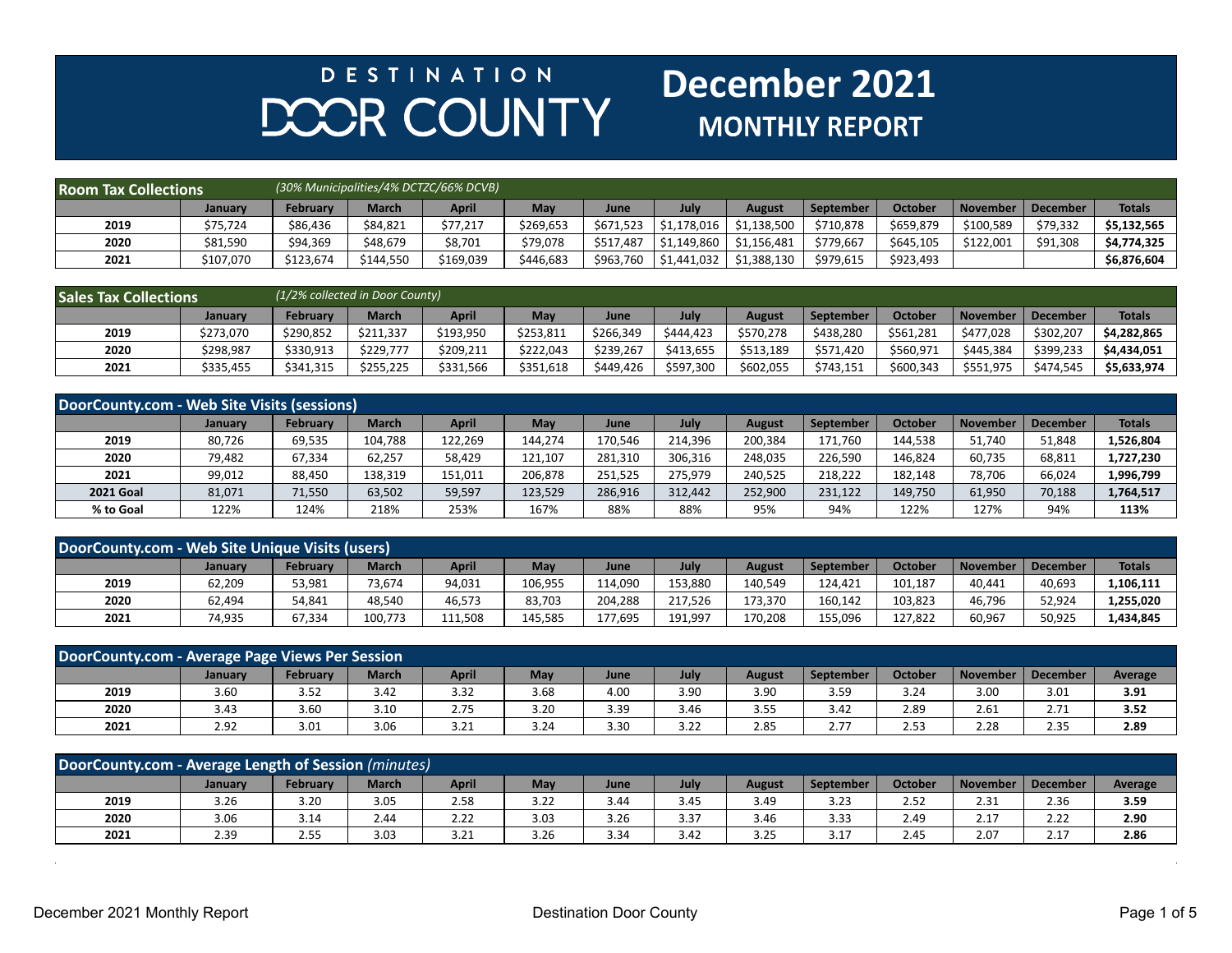| DoorCounty.com - Mobile Web Site Useage |         |                 |              |              |        |         |         |         |           |                |                 |          |               |
|-----------------------------------------|---------|-----------------|--------------|--------------|--------|---------|---------|---------|-----------|----------------|-----------------|----------|---------------|
|                                         | January | <b>February</b> | <b>March</b> | <b>April</b> | May    | June    | July    | August  | September | <b>October</b> | <b>November</b> | December | <b>Totals</b> |
| 2019                                    | 47,730  | 31,171          | 47,176       | 53,591       | 58,380 | 73,540  | 94,491  | 91,675  | 82,254    | 65,438         | 30,812          | 23,456   | 699,714       |
| 2020                                    | 36,049  | 33,826          | 28,198       | 33,689       | 53,741 | 138,902 | 145,267 | 111,515 | 103,576   | 70,470         | 29,860          | 33,330   | 818,423       |
| 2021                                    | 45,986  | 39,639          | 67,593       | 72,572       | 96,686 | 117,322 | 124.968 | 151,075 | 118.457   | 85,722         | 38,057          | 32,312   | 990,389       |

| $ 1\rangle$ /homepage<br>5) /gift-certificates<br>9) /stay/log-cabin-log-house       | DoorCounty.com - Top Ten Most Requested Pages for the Month | December 2021 ' |                |
|--------------------------------------------------------------------------------------|-------------------------------------------------------------|-----------------|----------------|
|                                                                                      |                                                             |                 |                |
|                                                                                      | 2) / experience/events                                      | $6)$ /stay      | 10)/experience |
| 3) /newsletter/dec-2020/20-things-to-do-during-winter-in-door-county<br>7) /lodgings |                                                             |                 |                |
| 8) /newsletter/december-2021/22-ways-to-celebrate-christmas<br>$ 4\rangle$ /winter   |                                                             |                 |                |

| DoorCounty.com - Top Ten Sources for the Month | December 2021              |                             |
|------------------------------------------------|----------------------------|-----------------------------|
| 1) Google/Organic                              | 5) bing/organic            | 9) Im.facebook.com/referral |
| $ 2)$ google/cpc                               | 6) m.facebook.com/referral | 10) I.facebook.com/referral |
| 3) direct/none                                 | 7) yahoo/organic           |                             |
| 4) DDC email                                   | 8) duckduckgo/organic      |                             |

| <b>Social Media: Facebook</b> |                |                 |              |              |           |           |           |               |                  |                |                 |                 |                    |
|-------------------------------|----------------|-----------------|--------------|--------------|-----------|-----------|-----------|---------------|------------------|----------------|-----------------|-----------------|--------------------|
| <b>Impressions</b>            | January        | <b>February</b> | <b>March</b> | <b>April</b> | May       | June      | July      | <b>August</b> | September        | <b>October</b> | <b>November</b> | <b>December</b> | <b>Totals</b>      |
| 2019                          | 1,718,452      | 1,728,409       | 2,258,613    | 2,966,996    | 1,745,963 | 1,772,403 | 1.482.104 | 1,589,049     | 2,319,589        | 1,645,947      | 471.513         | 729,547         | 20,428,585         |
| 2020                          | 1,133,521      | 1,184,316       | 887,660      | 680,311      | 959,275   | 1,886,257 | 2,785,831 | 1,970,320     | 1,984,249        | 1,642,433      | 416,433         | 2,764,057       | 18,294,663         |
| 2021                          | 1,173,143      | 884,322         | 1,979,303    | 2,067,793    | 1,446,633 | 1.433.734 | 1,138,484 | 1,661,577     | 1,595,445        | 952,916        | 984,771         | 428.173         | 15,746,294         |
| <b>Post Views</b>             | January        | <b>February</b> | <b>March</b> | <b>April</b> | May       | June      | July      | <b>August</b> | September        | <b>October</b> | <b>November</b> | <b>December</b> | <b>Totals</b>      |
| 2019                          | 1,094,742      | 1,079,000       | 1,453,043    | 2,139,689    | 1,201,734 | 1,251,592 | 905.612   | 1,081,231     | 1,651,326        | 898,337        | 383.064         | 628,266         | 13,767,636         |
| 2020                          | 839,967        | 967,663         | 673,116      | 542,934      | 706,071   | 1,414,059 | 3,124,318 | 1,461,915     | 1,535,593        | 1,238,250      | 333,295         | 251,274         | 13,088,455         |
| 2021                          | 712,512        | 679,752         | 1,564,586    | 1,702,106    | 1,164,017 | 1,144,356 | 855,286   | 1,313,729     | 1,219,753        | 741,132        | 764,062         | 334,071         | 12,195,362         |
| <b>Page Views</b>             | January        | <b>February</b> | <b>March</b> | <b>April</b> | May       | June      | July      | <b>August</b> | September        | <b>October</b> | <b>November</b> | <b>December</b> | <b>Totals</b>      |
| 2019                          | 731,095        | 647.166         | 859,283      | 550,666      | 586.646   | 586,088   | 478.696   | 563,738       | 703.855          | 463.094        | 375,486         | 625,800         | 7,171,613          |
| 2020                          | 656,428        | 510,707         | 561,444      | 530,069      | 718,416   | 618,593   | 484.377   | 633,034       | 680.060          | 589,043        | 260,923         | 233,858         | 6,476,952          |
| 2021                          | 511,020        | 381,130         | 455,010      | 382,619      | 385,420   | 418,330   | 481,987   | 441,338       | 394,588          | 436,063        | 528,483         | 334,071         | 5,150,059          |
| <b>Engagement</b>             | January        | February        | <b>March</b> | <b>April</b> | May       | June      | July      | <b>August</b> | September        | <b>October</b> | <b>November</b> | <b>December</b> | <b>Totals</b>      |
| 2019                          | 49,759         | 51,818          | 65,323       | 55,448       | 48,318    | 56,304    | 43,791    | 51,651        | 73,617           | 57,359         | 27,911          | 42,223          | 623,522            |
| 2020                          | 46,097         | 52,095          | 41.870       | 39,105       | 53,358    | 95,807    | 77.728    | 58,771        | 66,624           | 48,520         | 15,143          | 27,952          | 623,070            |
| 2021                          | 32,104         | 25,170          | 89.433       | 60,272       | 55,245    | 62,047    | 49,623    | 66,384        | 48,138           | 30.807         | 40.522          | 17,864          | 577,609            |
| <b>2021 Goal</b>              | 47,018         | 53,136          | 42,707       | 39,887       | 54,425    | 97,723    | 79,282    | 59,946        | 67,957           | 49,491         | 15,445          | 28,511          | 635,528            |
| % to Goal                     | 68%            | 47%             | 209%         | 151%         | 102%      | 63%       | 63%       | 111%          | 71%              | 62%            | 262%            | 63%             | 91%                |
| <b>Likes</b>                  | <b>January</b> | <b>February</b> | <b>March</b> | <b>April</b> | May       | June      | July      | <b>August</b> | <b>September</b> | <b>October</b> | <b>November</b> | <b>December</b> | <b>Year Growth</b> |
| 2019                          | 113,643        | 114,006         | 114,607      | 115,014      | 115,698   | 116,426   | 117,064   | 117,577       | 118,058          | 118,266        | 118,236         | 118,905         | 5%                 |
| 2020                          | 118,974        | 119,136         | 119,320      | 119,548      | 120,266   | 121,393   | 122,709   | 123,767       | 125,063          | 125,594        | 125,549         | 125,653         | 6%                 |
| 2021                          | 125,885        | 125,912         | 126,335      | 127,006      | 127.670   | 128,264   | 128,798   | 129,229       | 129,556          | 129,677        | 129,681         | 129,605         | 3%                 |
| <b>Received Messages</b>      | <b>January</b> | <b>February</b> | <b>March</b> | <b>April</b> | May       | June      | July      | <b>August</b> | <b>September</b> | <b>October</b> | <b>November</b> | <b>December</b> | <b>Totals</b>      |
| 2021                          | 994            | 728             | 5,395        | 1.700        | 987       | 1,663     | 2,072     | 3.064         | 1,543            | 1,515          | 1.840           | 856             | 22,357             |

 $\overline{\phantom{a}}$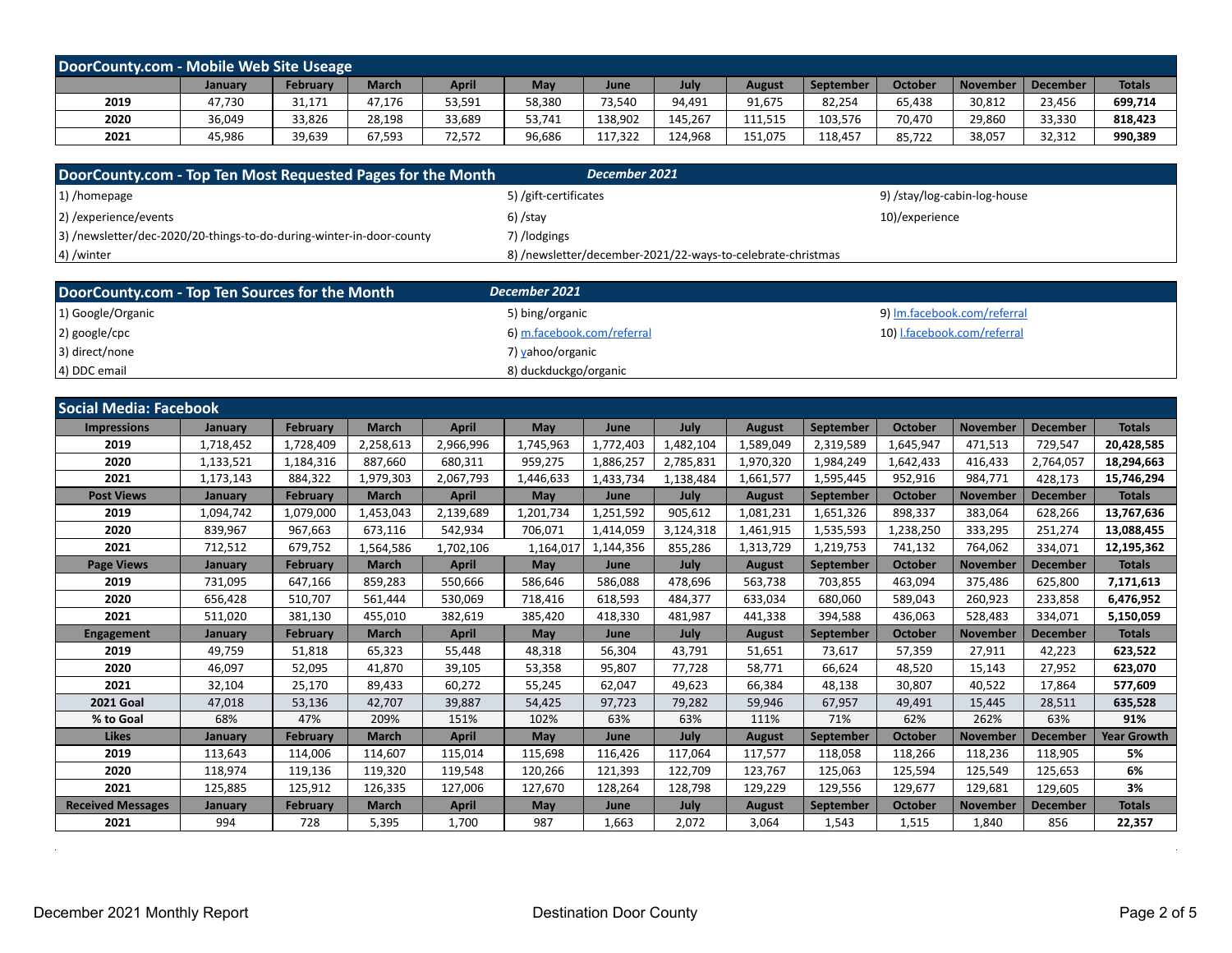| Social Media: Instagram     |         |                 |              |              |        |        |        |               |           |                |                 |                 |                    |  |
|-----------------------------|---------|-----------------|--------------|--------------|--------|--------|--------|---------------|-----------|----------------|-----------------|-----------------|--------------------|--|
| <b>Followers</b>            | January | February        | <b>March</b> | <b>April</b> | May    | June   | July   | <b>August</b> | September | <b>October</b> | November        | <b>December</b> | <b>Year Growth</b> |  |
| 2019                        | 41,489  | 42,444          | 43,816       | 46,615       | 46,602 | 47,731 | 49,306 | 50,480        | 51,441    | 52,403         | 53,209          | 53,624          | 29%                |  |
| 2020                        | 54,479  | 55,186          | 55.898       | 56,489       | 57,204 | 58,825 | 60,466 | 62,118        | 63,359    | 64,828         | 65,135          | 65,619          | 22%                |  |
| 2021                        | 66,503  | 67,013          | 67,549       | 68,024       | 68,708 | 69,548 | 70,328 | 70,972        | 71,538    | 71,907         | 72,103          | 72,411          | 9%                 |  |
| <b>Comments &amp; Likes</b> | January | February        | <b>March</b> | <b>April</b> | May    | June   | July   | <b>August</b> | September | <b>October</b> | <b>November</b> | <b>December</b> | <b>Total</b>       |  |
| 2019                        | 68,928  | 55,396          | 54,769       | 47,200       | 51,007 | 43,701 | 39,622 | 35,582        | 35,973    | 44,906         | 31,525          | 37,223          | 545,832            |  |
| 2020                        | 45,751  | 27,673          | 24.380       | 17,951       | 20,015 | 47.727 | 45,942 | 37,795        | 40.164    | 52,362         | 34,043          | 18,617          | 412,420            |  |
| 2021                        | 36,432  | 24,170          | 22,245       | 16,005       | 29,641 | 29,518 | 35,191 | 32,798        | 27,719    | 22,601         | 21,622          | 27605           | 325,547            |  |
| <b>2021 Goal</b>            | 46,666  | 28,226          | 24,867       | 18,310       | 20,415 | 48,681 | 46,860 | 38,550        | 40,967    | 53,409         | 34,723          | 37,967          | 439,641            |  |
| % to Goal                   | 78%     | 86%             | 89%          | 87%          | 145%   | 61%    | 75%    | 85%           | 68%       | 42%            | 62%             | 73%             | 74%                |  |
| <b>Received Messages</b>    | January | <b>February</b> | <b>March</b> | <b>April</b> | May    | June   | July   | <b>August</b> | September | <b>October</b> | <b>November</b> | <b>December</b> | <b>Total</b>       |  |
| 2021                        | 842     | 329             | 370          | 254          | 390    | 501    | 754    | 475           | 766       | 431            | 588             | 549             | 6,249              |  |

| <b>Social Media: Twitter</b> |                |                 |              |              |            |        |             |               |                  |                |                 |                 |                    |
|------------------------------|----------------|-----------------|--------------|--------------|------------|--------|-------------|---------------|------------------|----------------|-----------------|-----------------|--------------------|
| <b>Followers</b>             | January        | <b>February</b> | <b>March</b> | <b>April</b> | May        | June   | <b>July</b> | <b>August</b> | September        | <b>October</b> | <b>November</b> | <b>December</b> | <b>Year Growth</b> |
| 2019                         | 6,505          | 6,529           | 6,587        | 6,615        | 6,649      | 6,708  | 6,777       | 6,823         | 6,852            | 6,892          | 6,911           | 6,917           | 6.33%              |
| 2020                         | 6,948          | 6,968           | 6,982        | 7,042        | 7,098      | 7,147  | 7,190       | 7,212         | 7,202            | 7,247          | 7,248           | 7,252           | 4.38%              |
| 2021                         | 7,158          | 7,182           | 7,236        | 7,244        | 7,209      | 7,226  | 7,248       | 7,424         | 7,485            | 7,581          | 7,958           | 7,964           | 11.26%             |
| <b>Impressions</b>           | January        | <b>February</b> | <b>March</b> | <b>April</b> | May        | June   | July        | <b>August</b> | <b>September</b> | <b>October</b> | <b>November</b> | <b>December</b> | <b>Totals</b>      |
| 2019                         | 41,303         | 64.700          | 51,200       | 47.200       | 39,900     | 48.700 | 50,200      | 42,500        | 58,100           | 35,400         | 49.000          | 30,400          | 558,603            |
| 2020                         | 37,600         | 45,500          | 23,900       | 33,300       | 42,300     | 24,600 | 19,800      | 27,800        | 26,800           | 44,700         | 30,800          | 27,623          | 384,723            |
| 2021                         | 36,908         | 33,810          | 42,256       | 26,888       | 27,014     | 24,659 | 23,468      | 75,913        | 22,421           | 25,457         | 259,467         | 32,408          | 630,669            |
| <b>2021 Goal</b>             | 38,352         | 46.410          | 24.378       | 33,967       | 43,146     | 25,092 | 20,196      | 28,356        | 27,336           | 45,594         | 31.416          | 28,175          | 392,418            |
| % to Goal                    | 96%            | 73%             | 173%         | 79%          | 63%        | 98%    | 116%        | 268%          | 82%              | 56%            | 826%            | 115%            | 161%               |
| <b>Received Messages</b>     | <b>January</b> | <b>February</b> | <b>March</b> | <b>April</b> | <b>May</b> | June   | July        | <b>August</b> | September        | <b>October</b> | <b>November</b> | <b>December</b> | <b>Total</b>       |
| 2021                         | 154            | 70              | 19           | b            |            | ь      | 11          | 20            | 14               | 15             | 39              | 25              | 381                |

| <b>Pay-Per-Click Results</b> |                |                 |              |              |        |        |        |               |                  |                |          |          |               |
|------------------------------|----------------|-----------------|--------------|--------------|--------|--------|--------|---------------|------------------|----------------|----------|----------|---------------|
|                              | <b>January</b> | <b>February</b> | <b>March</b> | <b>April</b> | May    | June   | July   | <b>August</b> | <b>September</b> | <b>October</b> | November | December | <b>Totals</b> |
| 2019                         | 7,554          | 7,080           | 11,305       | 10,866       | 12,797 | 16,264 | 19,465 | 20,134        | 16,874           | 14,272         | 7,140    | 5,503    | 149,254       |
| 2020                         | 5,686          | 5,592           | .346         | 5,887        | 11,291 | 21,498 | 24.425 | 20,390        | 18,142           | 10,344         | 9,756    | 11.340   | 151,697       |
| 2021                         | 11,794         | 10,882          | 17,215       | 17,385       | 23,658 | 24,302 | 26.416 | 24,437        | 23,251           | 19,724         | 9,761    | 10.429   | 219,254       |

| <b>Door County E-Newsletter - Number of E-Mail Subscribers</b> |                |          |              |              |         |         |         |         |           |                |                 |          |                    |
|----------------------------------------------------------------|----------------|----------|--------------|--------------|---------|---------|---------|---------|-----------|----------------|-----------------|----------|--------------------|
|                                                                | <b>January</b> | February | <b>March</b> | <b>April</b> | May     | June    | July    | August  | September | <b>October</b> | <b>November</b> | December | <b>Year Growth</b> |
| 2019                                                           | 234,402        | 235,885  | 237.388      | 234,602      | 230,667 | 231.672 | 233.441 | 234,294 | 235,297   | 235,313        | 236.229         | 237.757  | 1%                 |
| 2020                                                           | 233,019        | 233,445  | 236.304      | 235.498      | 234.583 | 233.455 | 233.614 | 233.558 | 233.094   | 233.080        | 232.425         | 231.570  | $-1%$              |
| 2021                                                           | 229,813        | 228,401  | 231,392      | 231,306      | 232,077 | 231,610 | 231.526 | 231,421 | 237.757   | 230,037        | 228.994         | 229,176  | 0%                 |

| Door County E-Newsletter - Open Rates |                |                 |              |              |        |        |        |        |           |                |                 |          |         |
|---------------------------------------|----------------|-----------------|--------------|--------------|--------|--------|--------|--------|-----------|----------------|-----------------|----------|---------|
|                                       | <b>January</b> | <b>February</b> | <b>March</b> | <b>April</b> | May    | June   | July   | August | September | <b>October</b> | <b>November</b> | December | Average |
| 2019                                  | 19.06%         | 22.14%          | 21.20%       | 22.52%       | 23.26% | 23.87% | 26.49% | 26.51% | 23.44%    | 17.94%         | 22.76%          | 17.78%   | 22.25%  |
| 2020                                  | 22.89%         | 22.70%          | 28.68%       | 24.37%       | 33.08% | 38.48% | 37.10% | 31.96% | 35.80%    | 30.17%         | 24.56%          | 24.14%   | 29.49%  |
| 2021                                  | 26.39%         | 30.83%          | 27.32%       | 30.11%       | 29.60% | 24.13% | 31.92% | 30.49% | 31.15%    | 28.84%         | 30.27%          | 40.02%   | 30.01%  |

 $\sim$ 

÷,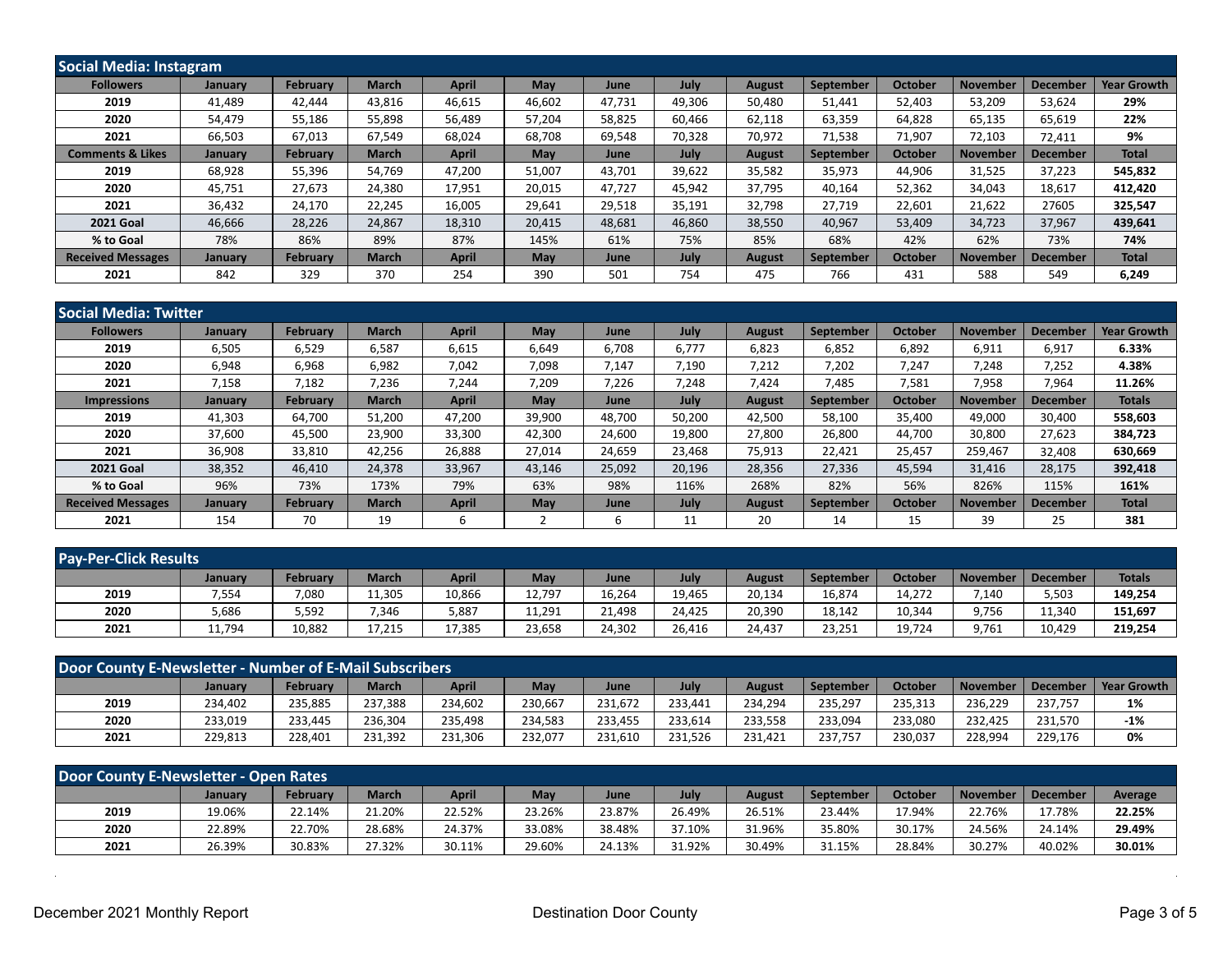| <b>Door County E-Newsletter - Click Thru's</b> |         |                 |              |       |       |       |       |               |                  |                |                 |          |         |
|------------------------------------------------|---------|-----------------|--------------|-------|-------|-------|-------|---------------|------------------|----------------|-----------------|----------|---------|
|                                                | January | <b>February</b> | <b>March</b> | April | May   | June  | July  | <b>August</b> | <b>September</b> | <b>October</b> | <b>November</b> | December | Average |
| 2019                                           | 2.66%   | 3.60%           | 29%،         | 2.76% | 3.66% | 2.74% | 4.31% | 4.49%         | 5.57%            | 3.09%          | 2.78%           | 1.56%    | 3.37%   |
| 2020                                           | 2.19%   | 2.31%           | 3.58%        | 1.15% | 3.86% | 6.53% | 5.31% | 4.76%         | 5.31%            | 4.02%          | 2.59%           | 2.65%    | 3.69%   |
| 2021                                           | 2.95%   | 4.41%           | 3.52%        | 4.37% | 4.52% | 4.91% | 4.49% | 3.42%         | 5.40%            | 3.75%          | 3.19%           | 2.33%    | 3.94%   |

| <b>Advertising - Gross Impressions</b> |           |           |              |              |            |             |           |            |            |                |                 |           |              |
|----------------------------------------|-----------|-----------|--------------|--------------|------------|-------------|-----------|------------|------------|----------------|-----------------|-----------|--------------|
|                                        | January   | Februarv  | <b>March</b> | <b>April</b> | May        | <b>June</b> | July      | August     | September  | <b>October</b> | <b>November</b> | December  | <b>Total</b> |
| 2019                                   | 746,596   | 804,685   | 3.797.293    | 19,926,019   | 24.361.571 | 4,439,997   | 3.254.874 | 14,679,101 | 31.134.255 | 3,284,761      | 253,909         | 241.105   | 106.924.166  |
| 2020                                   | 3,441,763 | 772.865   | 4.487.926    | 188.207      | 209.265    | 37,400,583  | 3,788,621 | 1,883,580  | 37,354,210 | 2,084,726      | 327.237         | 3,403,013 | 95.341.996   |
| 2021                                   | 3,691,284 | 1,647,058 | 7,516,993    | 16,241,205   | 31,619,680 | 3,177,316   | 1.047.443 | 11,010,706 | 15.294.236 | 948.243        | 529.641         | 213.239   | 92.937.044   |

| <b>Advertising - Media Placed 2021</b> |             |          |              |           |           |          |          |               |                  |          |          |          |              |
|----------------------------------------|-------------|----------|--------------|-----------|-----------|----------|----------|---------------|------------------|----------|----------|----------|--------------|
|                                        | January     | Februarv | <b>March</b> | April     | May       | June     | July     | <b>August</b> | <b>September</b> | October  | November | December | <b>Total</b> |
| <b>Total Paid</b>                      | \$44,302    | \$18,422 | \$59,332     | \$127,960 | \$296,596 | \$69,138 | \$15,664 | \$64,510      | \$92,095         | \$12,474 | \$9,606  | \$5,896  | \$815,995    |
| <b>Co-Op Dollars</b>                   | .<br>51,575 | \$2,025  | \$9,835      | \$4,502   | \$8,192   | \$7,377  | \$6,592  | \$11,379      | \$6,942          | \$2.300  | \$3,075  | \$1,950  | \$65,744     |

| Online Video Views (includes DDC video content on YouTube, Facebook, Vimeo, etc) |         |          |              |              |         |         |         |         |                  |                |                 |                 |               |
|----------------------------------------------------------------------------------|---------|----------|--------------|--------------|---------|---------|---------|---------|------------------|----------------|-----------------|-----------------|---------------|
|                                                                                  | January | February | <b>March</b> | <b>April</b> | May     | June    | July    | August  | <b>September</b> | <b>October</b> | <b>November</b> | <b>December</b> | <b>Totals</b> |
| 2019                                                                             | 187,976 | 154.620  | 405.237      | 156,856      | 145,688 | 175,083 | 90,004  | 55.746  | 15,894           | 21.755         | 21.220          | 34,622          | 1,464,701     |
| 2020                                                                             | 42,795  | 22,173   | 66,611       | 97.340       | 178,820 | 122.356 | 127.653 | 186.474 | 128,343          | 119,505        | 21.922          | 14,141          | 1,128,133     |
| 2021                                                                             | 29.892  | 25.721   | 54.102       | 48,921       | 40,058  | 36.214  | 32,037  | 37,357  | 39,050           | 25.981         | 12.089          | 16,651          | 398,073       |

| <b>Media Marketing Program - Impressions</b> |                |                 |                         |              |            |            |            |            |            |                |                 |                 |               |
|----------------------------------------------|----------------|-----------------|-------------------------|--------------|------------|------------|------------|------------|------------|----------------|-----------------|-----------------|---------------|
|                                              | <b>January</b> | <b>February</b> | <b>March</b>            | <b>April</b> | Mav        | June       | July       | August     | September  | <b>October</b> | <b>November</b> | <b>December</b> | <b>Totals</b> |
| 2019                                         | 99,963,410     | 62.423.890      | 30.432.627              | 13,209,923   | 6.647.728  | 7.063.714  | 97.886.602 | 10,801,279 | 17.799.696 | 33.722.879     | 974.989         | 775.434         | 381,702,171   |
| 2020                                         | 30,513,557     | 13,674,701      | 39,059,827              | 12,633,384   | 8,819,887  | 22,310,420 | 55.637.847 | 27,823,582 | 18,739,336 | 144,646,399    | 2,350,034       | 217.784         | 376,426,758   |
| 2021                                         | 66,046,649     |                 | 140,872,845 810,018,849 | 19,617,331   | 17,986,296 | 9,498,479  | 70,734,302 | 96,771,515 | 5,387,308  | 131,319,447    | 4.446.538       | 6,951,224       | 1,379,650,783 |
| <b>2021 Goal</b>                             | 32,495,838     | 21,930,129      | 35,133,559              | 24,677,505   | 26,492,650 | 13,118,736 | 48,136,139 | 19,006,142 | 21,237,009 | 79,915,740     | 27,109,723      | 30,566,551      | 379,819,722   |
| % to Goal                                    | 203%           | 642%            | 2306%                   | 79%          | 68%        | 72%        | 147%       | 509%       | 25%        | 164%           | 16%             | 23%             | 363%          |

| <b>Media Marketing Program - Visiting Journalists</b> |         |          |              |              |     |      |      |               |           |                |          |                 |               |
|-------------------------------------------------------|---------|----------|--------------|--------------|-----|------|------|---------------|-----------|----------------|----------|-----------------|---------------|
|                                                       | January | February | <b>March</b> | <b>April</b> | May | June | July | <b>August</b> | September | <b>October</b> | November | <b>December</b> | <b>Totals</b> |
| 2019                                                  |         |          |              |              |     | 22   |      | 18            | 11        |                |          | <b>. .</b>      | 72            |
| 2020                                                  |         |          |              |              |     |      |      | 12            |           | ᆠᆂ             |          | ᆠ               | 60            |
| 2021                                                  |         | 10       |              |              |     | 11   |      |               |           | 11             |          | 10              | 72            |
| <b>2021 Goal</b>                                      |         |          |              |              |     | 10   | 10   | 12            |           |                |          |                 | 70            |
| % to Goal                                             |         | 125%     |              |              | 75% | 110% | 70%  | 50%           | 100%      | 138%           |          | 167%            | 103%          |

| Media Marketing Program - Ad Value Equivalency (AVE) |           |           |           |           |           |           |           |           |           |                |           |                 |               |
|------------------------------------------------------|-----------|-----------|-----------|-----------|-----------|-----------|-----------|-----------|-----------|----------------|-----------|-----------------|---------------|
|                                                      | January   | February  | March     | April     | Mav       | June      | July      | August    | September | <b>October</b> | November  | <b>December</b> | <b>Totals</b> |
| 2019                                                 | \$373,010 | \$172,097 | \$61,967  | \$711,055 | \$128,671 | \$295,606 | \$232,542 | \$70,927  | \$133,197 | \$234,993      | \$182,681 | \$86,097        | \$2,682,843   |
| 2020                                                 | \$344,671 | \$32,504  | \$194.664 | \$15,793  | \$108,659 | \$128.813 | \$366,942 | \$729,757 | \$76,991  | \$403,557      | \$582,619 | \$34,601        | \$3,019,571   |
| 2021                                                 | \$412.672 | \$227.001 | \$341.434 | \$53,255  | \$129.179 | \$104.567 | \$327.177 | \$565,405 | \$268,078 | \$688,673      | \$234.323 | \$65,602        | \$3,417,366   |

 $\ddot{\phantom{a}}$